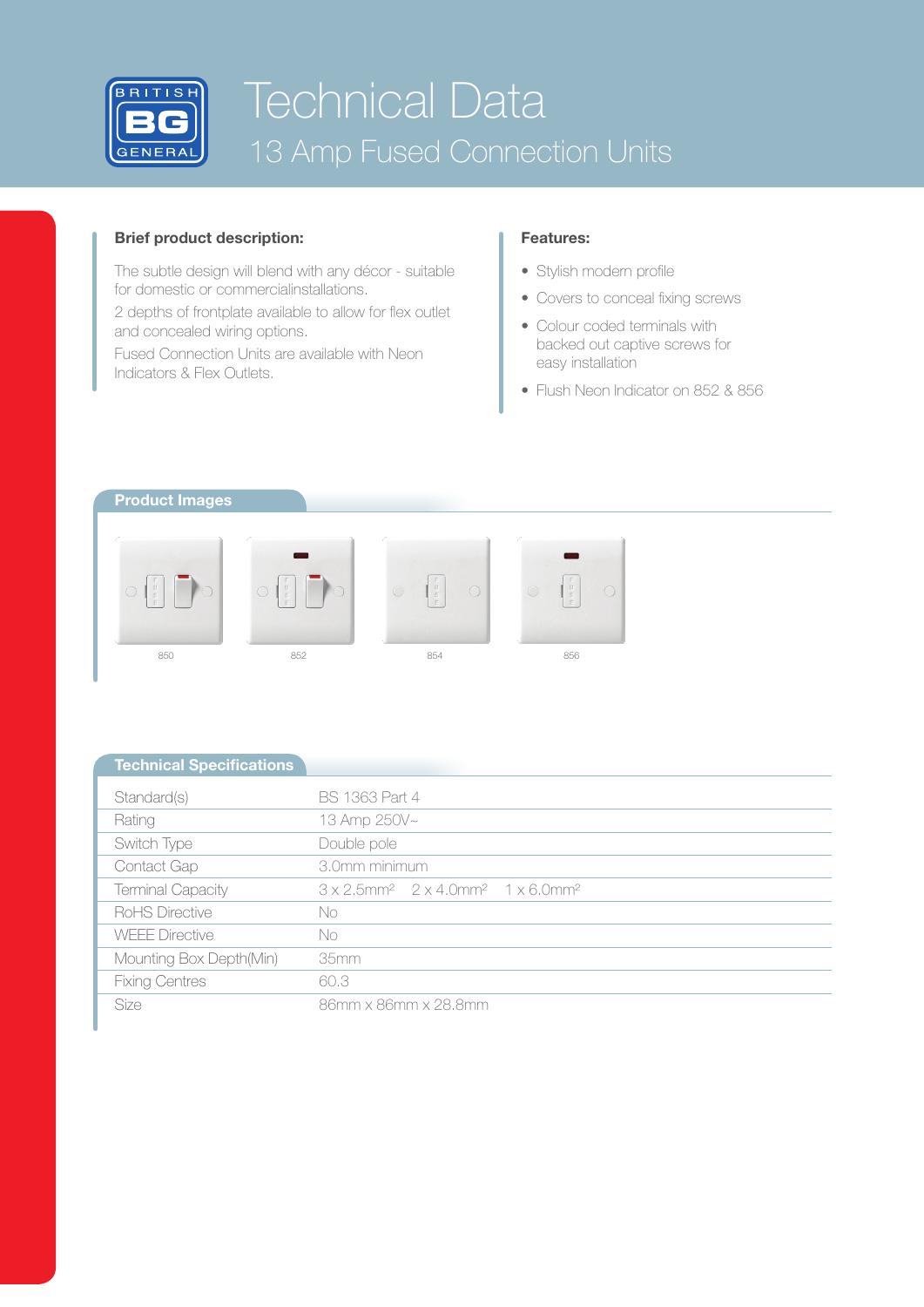## 13 Amp Fused Connection Units

## **Line Diagrams**









c

U F



856





**Packaging Information**

| Cat No. | <b>Description</b>      | Packaging Type |             |             | Pack Quantity |              |              | <b>Barcode</b> |           |           |
|---------|-------------------------|----------------|-------------|-------------|---------------|--------------|--------------|----------------|-----------|-----------|
|         |                         | Product        | Inner Box   | Outer Box   | Each          | Inner<br>Box | Outer<br>Box | Individual     | Inner Box | Outer Box |
| 850     | 13A Switched Fused      | Nexus PolyBag  | Nexus Inner | Nexus Outer |               | 10           | 100          | 5050765001212  |           |           |
| 852     | 13A Switched Fused      | Nexus PolyBag  | Nexus Inner | Nexus Outer |               | 10           | 100          | 5050765001274  |           |           |
| 854     | 13A Unswitched<br>Fused | Nexus PolyBag  | Nexus Inner | Nexus Outer |               | 10           | $100 -$      | 5050765001458  |           |           |
| 856     | 13A Unswitched<br>Fused | Nexus PolvBag  | Nexus Inner | Nexus Outer |               | 10           | 100          | 5050765001519  |           |           |

## **Weights & Dimensions**

| Cat No. | Description             | Dimension $(W \times L \times H)$ cm |                                              |                            | Weight (g) |              |              | CMB (m <sup>3</sup> ) |
|---------|-------------------------|--------------------------------------|----------------------------------------------|----------------------------|------------|--------------|--------------|-----------------------|
|         |                         | Product                              | Inner Box                                    | Outer Box                  | Each       | Inner<br>Box | Outer<br>Box | Outer Box             |
| 850     | 13A Switched Fused      | $9.2 \times 9.2 \times 3.35$         | $15 \times 18 \times 9.2$                    | $31 \times 49.5 \times 19$ | 113        | 1154         | 12100        | 0.029                 |
| 852     | 13A Switched Fused      | $9.2 \times 9.2 \times 3.37$         | $15 \times 18 \times 9.2$                    | $31 \times 49.5 \times 19$ |            | 1144         | 12000        | 0.029                 |
| 854     | 13A Unswitched<br>Fused | $9.2 \times 9.2 \times 2.89$         | $12.5 \times 18 \times 9.2$                  | 26 x 49.5 x 19             |            | 1074         | 11200        | 0.0244                |
| 856     | 13A Unswitched<br>Fused | $9.2 \times 9.2 \times 2.95$         | $12.5 \times 18 \times 9.2$   26 x 49.5 x 19 |                            | 103        | 1294         | 12600        | 0.0244                |

## **Installation Information**

### **Safety Warning**

Before use please read carefully and use in accordance with these safety wiring instructions.

Before commencing any electrical work ensure the supply is switched off at the mains. Either by switching off the consumer unit or by removing the appropriate fuse. Wiring should be in accordance with the latest edition of the IEE regulations (BS 7671).

**Wire Identification – Twin & Earth Cable**

EARTH = Green/Yellow Sleeving



**Technical Helpline: 0845 194 7584 If in doubt consult a competent electrician.**

NEUTRAL = Black (pre Apr 04) / Blue (after Apr 04) LIVE = Red (pre Apr 04) / Brown (after Apr 04)

The ends of the individual conductors should have the insulation removed by approx.12mm. Any bare earth conductors should be sleeved to within 12mm of the ends. (These details are for general information only and conductor lengths may need to be trimmed in certain installations).